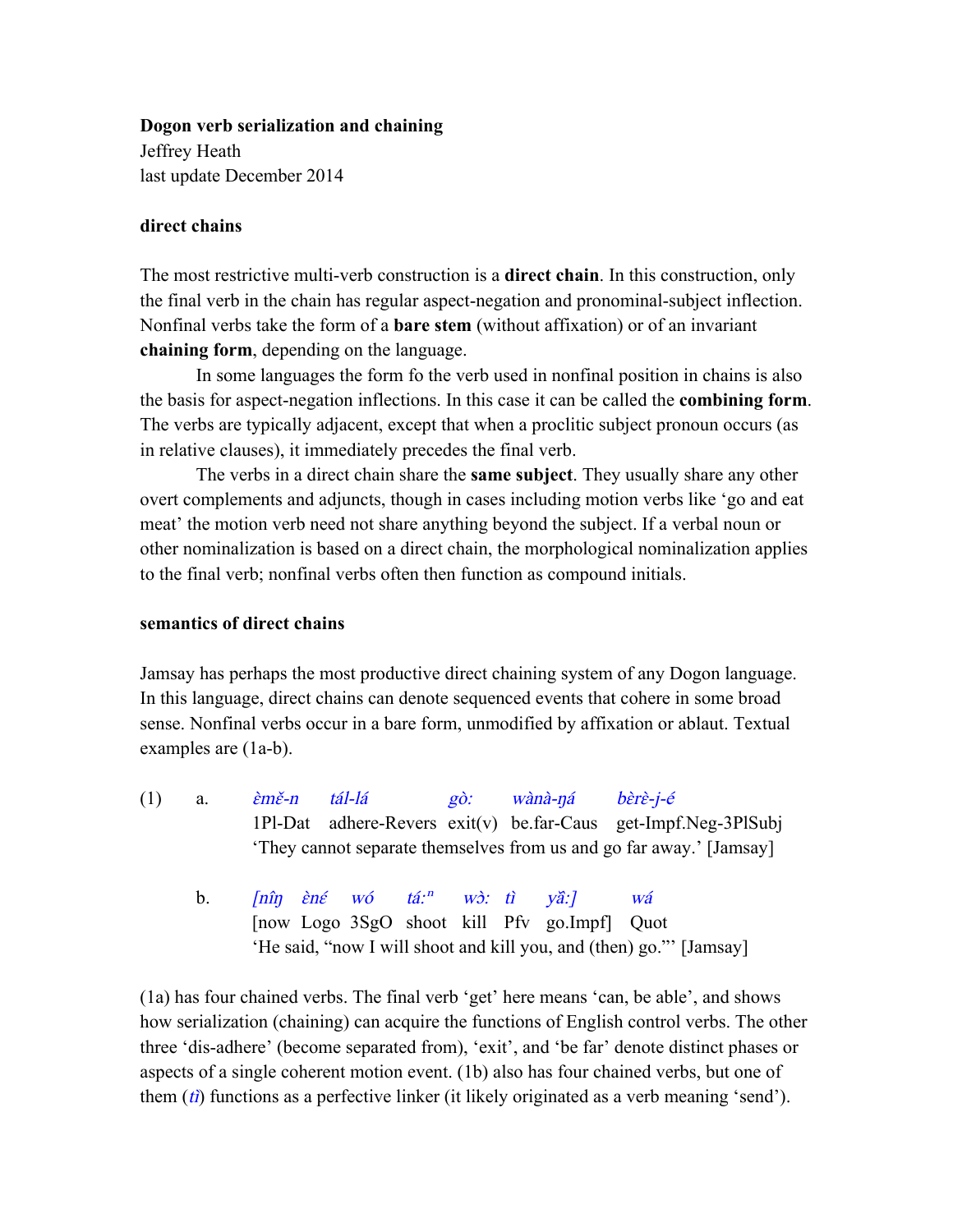The other events are 'shoot' and 'kill', which denote phases of a single event (cf. English *shoot dead*), plus a discrete motion even 'go'. Because this is a quotation, the subject is expressed as a clause-initial independent pronoun, rather than by a verbal suffix, and the original speaker ('I') and addressee ('you') are rephrased as logophoric and 3Sg, respectively.

In several other Dogon languages, there are tight restrictions on direct chains, if they occur at all. They are generally limited to simultaneous co-events rather than sequenced actions. Examples are 'fall' plus 'descend' = 'fall down' and 'put down' plus 'leave, abandon' = 'put down (and leave)'. Combinations like 'dance' plus 'spend night' can sometimes be phrased as direct chains, but they are often expressed with imperfective subordinators. Similarly, combinations like 'go' or 'come' plus 'eat' in the sense 'go/come to eat' are more often expressed with sequential subordinators.

#### **form of nonfinal verbs in direct chains**

Concepts like "bare stem" and "chaining form" are somewhat tricky since the languages differ from each other in two important respects: a) presence/absence of stem-ablaut affecting vocalism, and b) presence/absence of surface verb forms bringing out a lexical tone melody. Verb morphology is most transparent in the eastern languages, in many of which it is fairly easy to identify lexical vocalism and tone melody for any given verb. Elsewhere the productivity of verb-stem ablaut (especially northwestern languages) and the absence of lexical tone melodies (southwestern languages) complicate the picture.

The invariant form taken by nonfinal verbs in direct chains is summarized below (vocalism information valid for nonmonosyllabic stems):

| (2) | eastern |
|-----|---------|
|-----|---------|

| bare stem                                                       |
|-----------------------------------------------------------------|
| combining form with suffix $-u$ , lexical tones                 |
|                                                                 |
| bare stem                                                       |
| bare stem, including some with final i                          |
|                                                                 |
|                                                                 |
| bare stem                                                       |
| bare stem, including some with final i                          |
| bare stem (no nonmonosyllabics with final $\hat{\mathbf{\i}}$ ) |
|                                                                 |
| bare stem                                                       |
| bare stem, including some with final i                          |
|                                                                 |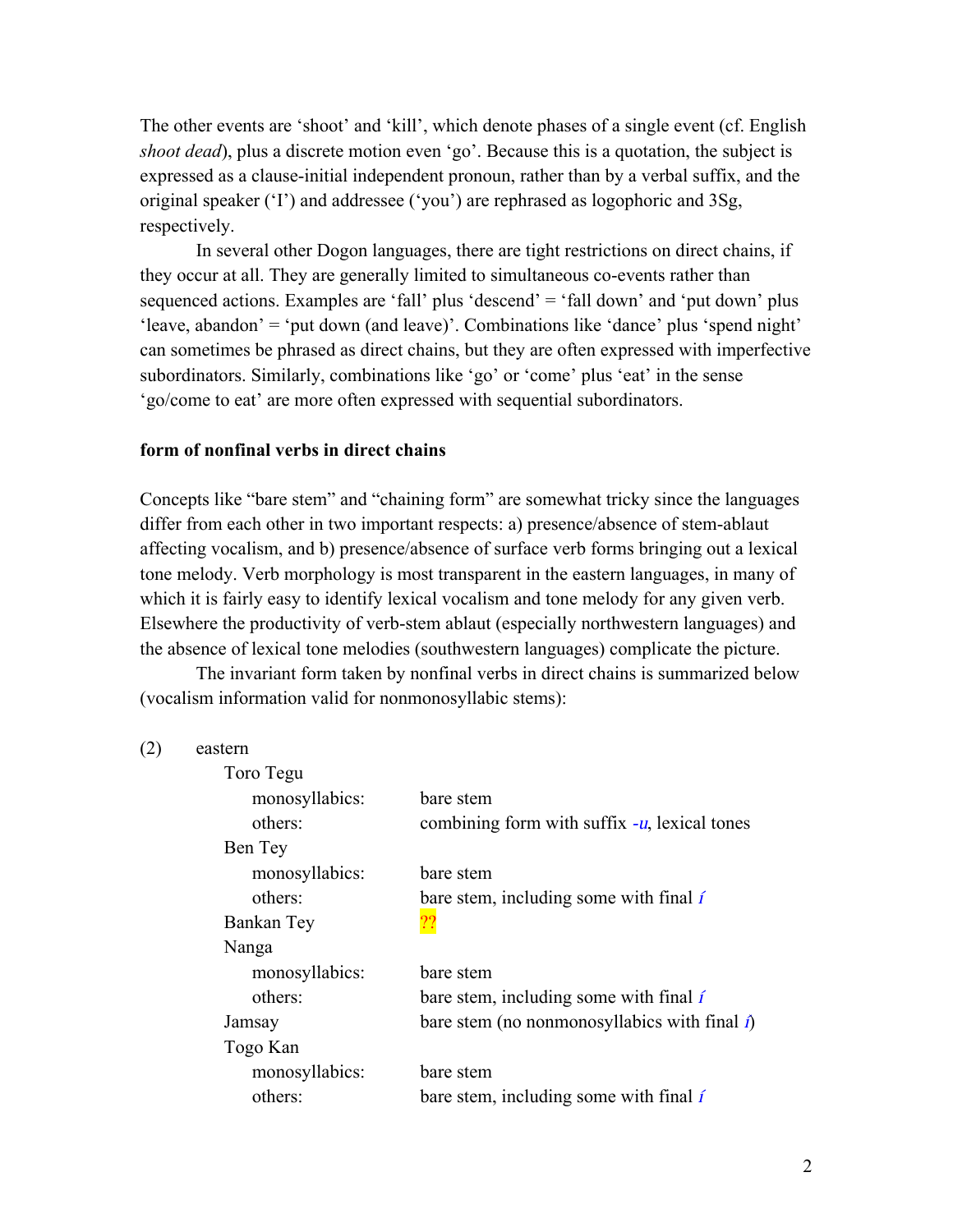| Tommo So                      | bare stem (no nonmonosyllabics with final $\hat{\mathbf{\i}}$ )               |
|-------------------------------|-------------------------------------------------------------------------------|
| Donno So                      |                                                                               |
| some monosyllabics: bare stem |                                                                               |
| other monosyllabics:          | chaining form with suffix $-y$                                                |
| some bisyllabics:             | bare stem                                                                     |
| all others:                   | chaining form with suffix $-u$                                                |
| Yorno So                      |                                                                               |
| some bimoraics:               | bare stem                                                                     |
| others:                       | chaining form with suffix $-u$ , lexical tones                                |
| Tomo Kan                      |                                                                               |
| I-class:                      | E/I-stem with final $i$ as in perfective positive                             |
| E-class:                      | E/I-stem with final e or $\varepsilon$ (ATR harmony) as in                    |
|                               | perfective positive                                                           |
| northwestern                  |                                                                               |
| Najamba                       |                                                                               |
| -ATR stems:                   | chaining form: E-stem with final $\varepsilon$ , as in perfective<br>positive |
| $+ATR$ stems                  | chaining form: I/U-stem with final $i$                                        |
| Tiranige                      |                                                                               |
| CaNv, CuNv, CiNv              | chaining form: I-stem, as in perfective positive                              |
| all others:                   | chaining form: E-stem (final $e/e$ ) as in perfective                         |
|                               | positive                                                                      |
| Dogul Dom                     |                                                                               |
| Yanda Dom                     | bare stem                                                                     |
| Tebul Ure                     | bare stem                                                                     |
| southwestern                  |                                                                               |
| <b>Bunoge</b>                 | [none]                                                                        |
| Mombo                         |                                                                               |
| Ampari                        |                                                                               |
| Penange                       | [none]                                                                        |

The southwestern languages use different constructions, either with overt subordinating morpheme or with both verbs inflected for pronominal-subject.

The historical morphology of verb chaining is very tricky. The evolution of morphologically marked chaining forms has crossed paths with that of simple perfective positives (final  $e^* \propto e^* \cdot i$ ) and/or with that of deverbal nominals (final  $e^*$ u).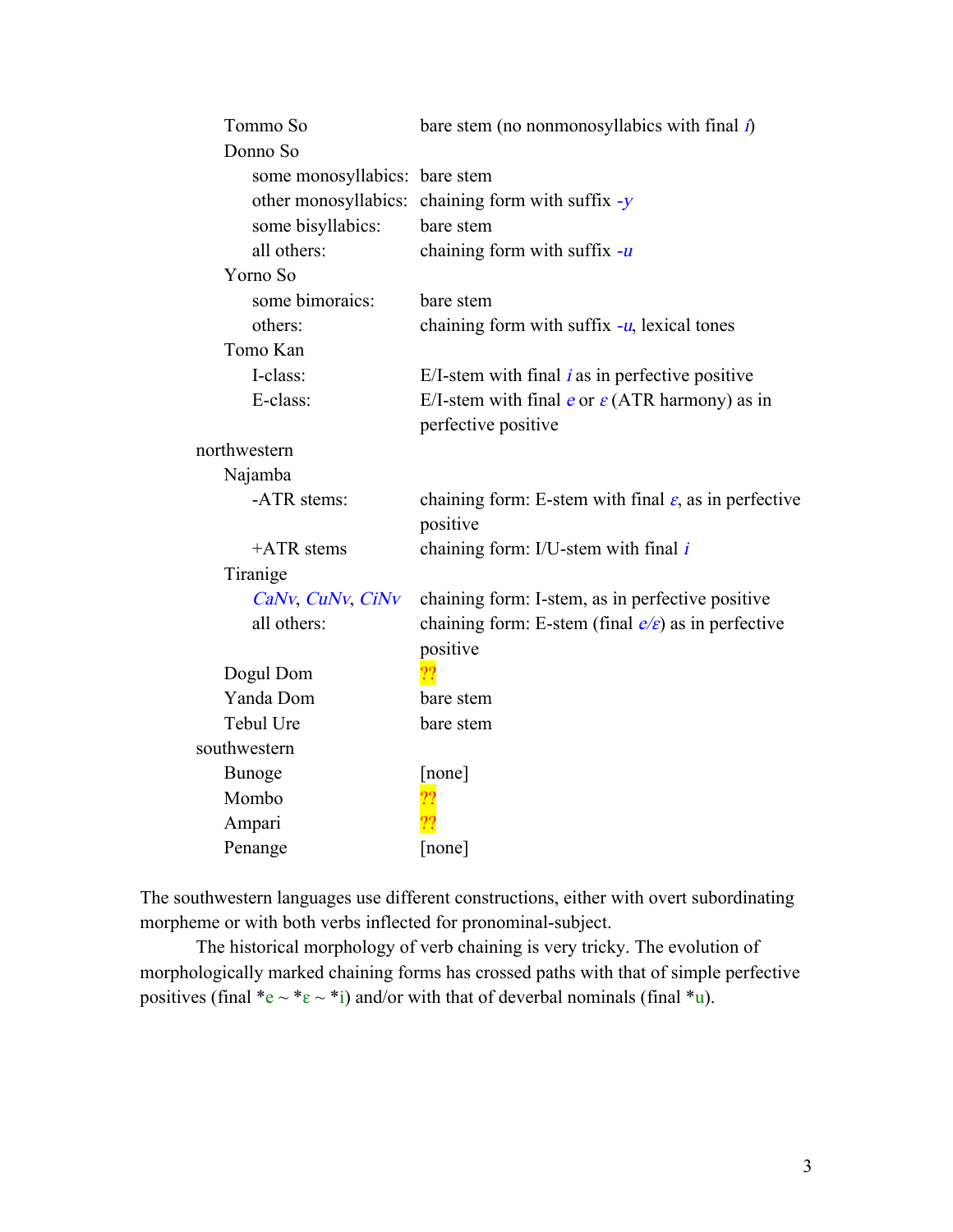# **Syllabic aspect-negation morphemes: suffixes or chained auxiliaries?**

In several Dogon languages, there is an issue whether an aspect-negative morpheme is a suffix to the verb, or a chained auxiliary verb. The issue is most relevant to syllabic perfective morphemes with shapes like -ti- (probably derived from a verb meaning 'send') and -sv- (from a quasi-verb 'have'), and to experiential perfect and recent perfect constructions. In languages where the bare stem (or combining form) of the verb is used both in nonfinal chained verbs and before some inflectional suffixes, the form of the verb stem does not tell us whether a suffix or a chained auxiliary is at hand.

Usually the best test is to put the combination into a nonsubject relative clause with pronominal subject. In several Dogon languages, this construction requires a preverbal proclitic subject pronoun (SubjPron). If there are two chained verbs, SubjPron intervenes between the two verbs (3), which are otherwise always adjacent.

(3) … verb1 SubjPron verb2-Participle

To determine whether a perfective or perfect morpheme is a suffix or a chained auxiliary, we observe whether the subject pronoun intervenes between it and the verb. If so, we have an auxiliary verb (4a). If the subject pronoun prcedes the verb, we have a suffix (4b).

| (4) | $\ldots$ verb | SubjPron                         | Pfv/Pft-Participle |
|-----|---------------|----------------------------------|--------------------|
|     |               | SubjPron verb-Pfv/Pft-Participle |                    |

One difficulty with implementing this test is that some Dogon languages disallow, or strongly disfavor, syllabic perfective markers in relative clauses.

# **specialized nonfinal verbs (or whatever they are) in chains**

The final verb in a chain gets full verbal inflection, so there is no ambiguity about its stem-class, even when this verb only occurs in such constructions. Verbs that only occur in nonfinal position are more difficult to analyse. Consider a morpheme that occurs in a few eastern languages before a motion verb in senses like 'take (sth) along (as one goes somewhere)', with the forms in (5).

| jíjè                                             | Jamsay (main dialect)   |
|--------------------------------------------------|-------------------------|
| gígè                                             | Jamsay (Pergué dialect) |
| jíjè                                             | Togo Kan                |
| $j\hat{i}j\hat{\varepsilon} \rightarrow$         | Ben Tey                 |
| $i\acute{\epsilon}i\grave{\epsilon} \rightarrow$ | Nanga                   |
|                                                  |                         |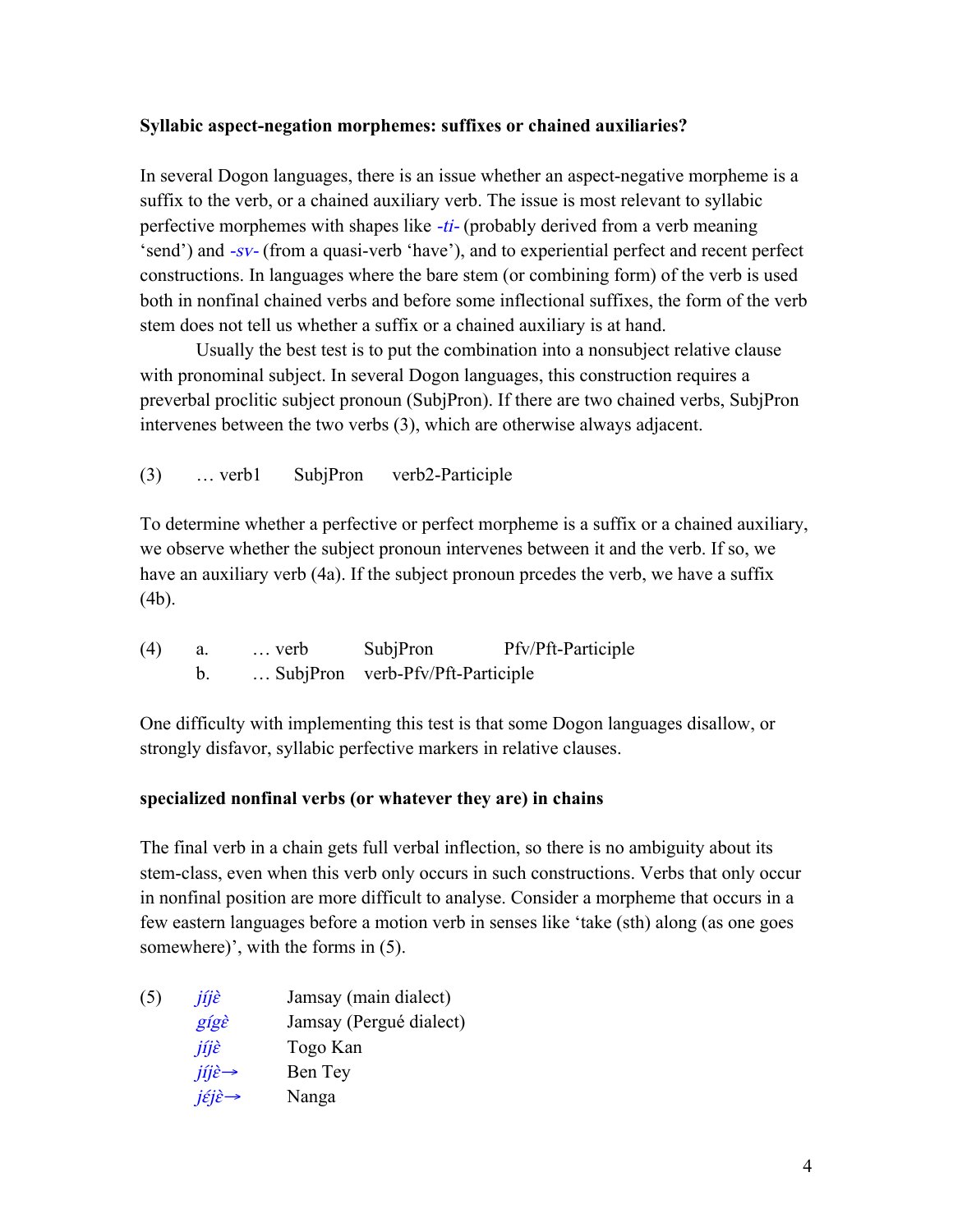Since the combination with a motion verb, e.g. Jamsay *jíjề yǎ:* 'go taking (sth) along' = 'take (sth) with oneself', takes an object NP which the motion verb by itself would not, a reasonable analysis is that the forms in (5) are transitive verbs meaning 'take (sth) along'. However, since they occur only nonfinally in the verb-chain, they never show verbal morphology, so they could also be taken as adverbs or even as postpositions on the object. The Ben Tey and Nanga forms show the final prolongation  $(\rightarrow)$  typical of expressive adverbials and not otherwise used with verb stems.

### **event sequences**

Dogon languages do not have an 'and' or high-frequency adverbial 'then' conjunction that could link VPs and clauses together when they denote sequenced events. The direct chain construction is usually not available if the events are clearly discrete in time. Instead, the languages have constructions in which the first clause or VP is overtly subordinated, followed by a regular main clause.

An interesting feature of several Dogon languages is that the form taken by the subordinated clause depends on whether the overall event sequence is **a report on past events** or a **prediction of future events**. These languages structure the future type as a **pseudo-conditional** construction, using the same 'if' morpheme as in genuine conditionals. A Togo Kan example of the pseudo-conditional is (6). The first clause is perfective in form because the event must be completed before the second event occurs. The second clause in (6) is an imperfective verb; it can also be an imperative or hortative.

| (6) | WÓ   | $\overline{d}$ $\partial W - \hat{\varepsilon}$ | dèl | $súgó-jií$                                                  |
|-----|------|-------------------------------------------------|-----|-------------------------------------------------------------|
|     | 3SgS | $ $ go.up-Perf                                  | ifl | go.down-Impf                                                |
|     |      |                                                 |     | 'He/She will go up and (then) come (back) down.' [Togo Kan] |

This mimics a true conditional ('If he/she goes up, he/she will come down'), but there is no contingency relationship as in true conditionals. The pseudo-conditional expresses event sequencing, is almost always positive, almost always requires subject coindexation, whereas true conditionals have complete freedom with regard to temporal relationship, polarity, and subject coindexation.

The past-time counterpart of a pseudo-conditional is a simple subordinated clause with a same-subject (SS) anterior subordinator, in Togo Kan  $-\hat{\epsilon}$ : as in (7).

(7)  $f^n$   $\left[ d\breve{\epsilon}^n \right]$   $i\breve{\epsilon}$ :  $r-\hat{\epsilon}$ :  $\frac{d\breve{\epsilon}}{n-i}$ 1SgS [waterjar bring-and.SS] put.down-Perf 'I brought the waterjar and put it down.'